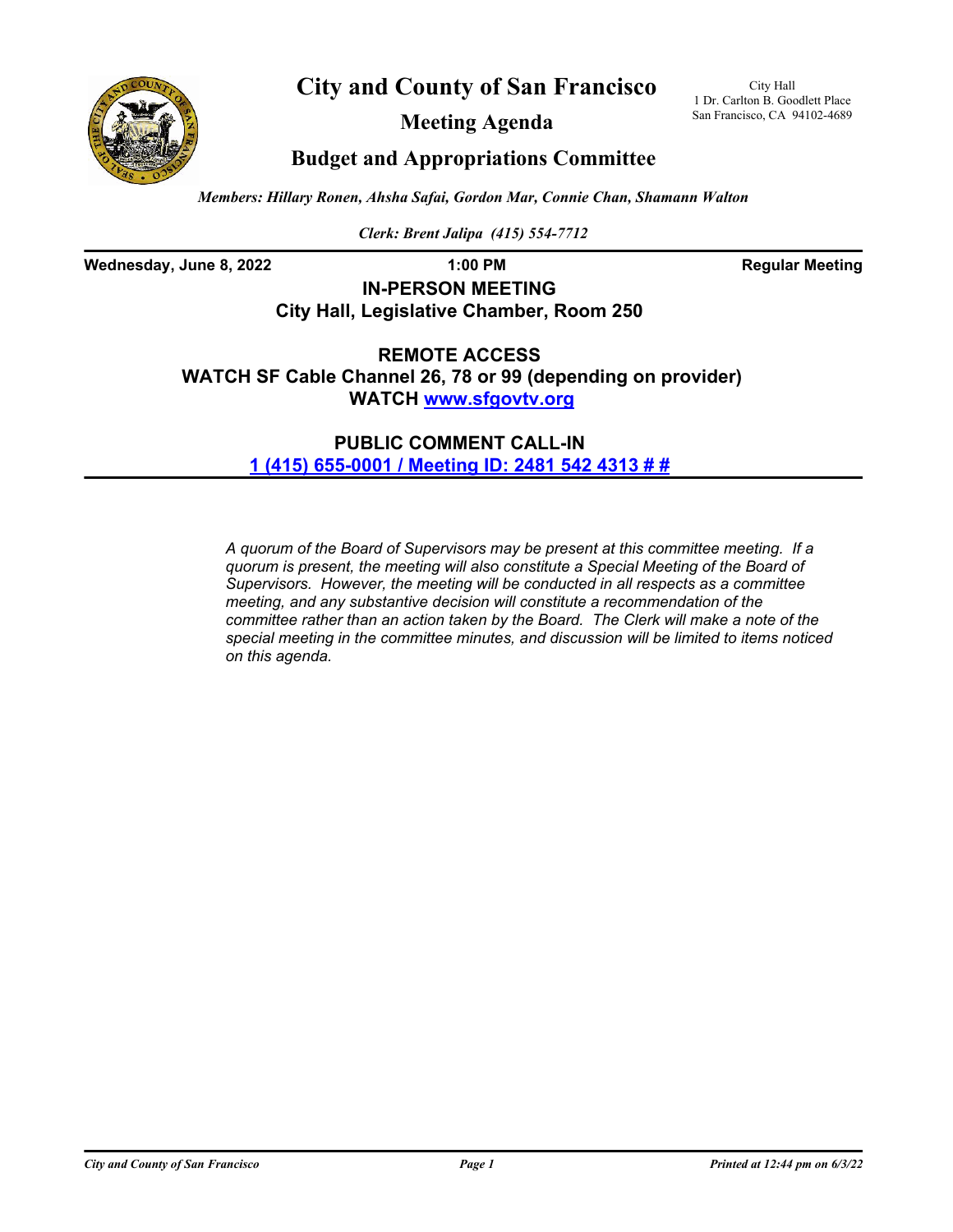### **Remote Access to Information and Participation**

*The Board of Supervisors and its committees will convene hybrid meetings that will allow in-person attendance, remote access, and public comment via teleconference. Visit the SFGovTV website at [\(www.sfgovtv.org\)](www.sfgovtv.org) to stream the live meetings and watch meetings on demand or watch live meetings on San Francisco Cable Channels 26, 78 or 99 (depending on your provider). Members of the public may provide public comment in-person at the above noticed location or remotely via teleconference (detailed instructions available at: [https://sfbos.org/remote-meeting-call\)](https://sfbos.org/remote-meeting-call). Individuals who wish to share documents during a hearing must provide them to the Clerk 48 hours in advance [\(brent.jalipa@sfgov.org\)](mailto:brent.jalipa@sfgov.org); equipment is not available to share hard copy documents received in-person.*

*Members of the public attending in-person may be required to wear masks or adhere to current orders, please visit [https://sfbos.org/in\\_person\\_meeting\\_guidelines](https://sfbos.org/in_person_meeting_guidelines) for the current guidelines.*

*Members of the public may also submit their comments by email to: [brent.jalipa@sfgov.org; a](mailto:brent.jalipa@sfgov.org)ll comments received will be made a part of the official record. Regularly scheduled Budget and Finance Committee Meetings begin at 10:30 a.m. every Wednesday of each month. Committee agendas and their associated documents are available at [https://sfbos.org/committees.](https://sfbos.org/committees)*

*PUBLIC COMMENT CALL IN [1 \(415\) 655-0001 / Meeting ID: 2481 542 4313 # #](tel:+14156550001,,24815424313#,,#) (Press \*3 to enter the speaker line)*

*Please visit the Board's website [\(www.sfbos.org\)](www.sfbos.org) regularly to be updated on the current situation as it affects the legislative process. For more information contact the Clerk, Brent Jalipa, at (415) 554-7712 or [brent.jalipa@sfgov.org.](mailto:brent.jalipa@sfgov.org)*

# **ROLL CALL AND ANNOUNCEMENTS**

### **COMMUNICATIONS**

### **AGENDA CHANGES**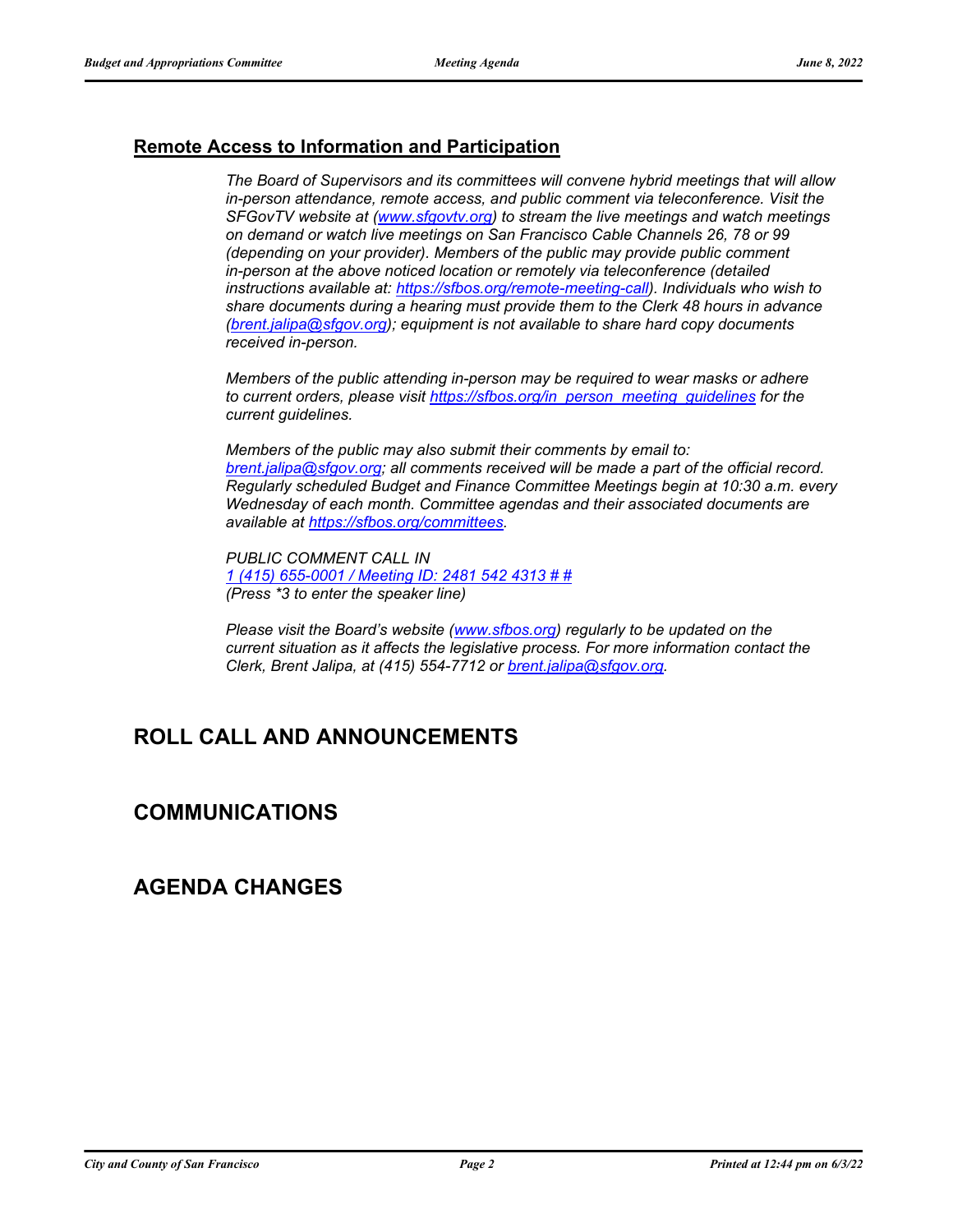# **REGULAR AGENDA**

### **1. [220650](http://sfgov.legistar.com/gateway.aspx?m=l&id=38842) [Amending the Budget and Legislative Analyst Services Contract - Harvey M. Rose Associates, LLC]**

### **Sponsor: Preston**

Motion authorizing the Clerk of Board of Supervisors to take all administrative steps to amend the Budget and Legislative Analyst Services contract with Harvey M. Rose Associates, LLC for additional work under the existing scope of services, to the extent that funds are appropriated for that purpose.

5/24/22; RECEIVED AND ASSIGNED to the Budget and Finance Committee.

5/31/22; TRANSFERRED to the Budget and Appropriations Committee.

### **2. [220404](http://sfgov.legistar.com/gateway.aspx?m=l&id=38596) [Hearing - Wages and Recruitment for Non-Profit Service Providers, Workers, and Staff] Sponsor: Ronen**

Hearing on non-profit workers' wages and the ability for City-funded homeless and mental health service providers to recruit and maintain qualified and adequate staffing levels; and requesting the Department of Homelessness and Supportive Housing and Department of Public Health to report.

4/12/22; RECEIVED AND ASSIGNED to the Budget and Appropriations Committee.

4/18/22; REFERRED TO DEPARTMENT.

#### **3. [220472](http://sfgov.legistar.com/gateway.aspx?m=l&id=38664) [Hearing - Racial Equity in City Employment] Sponsors: Ronen; Walton**

Hearing on departmental hiring patterns with regard to racial equity and progress towards the goal of equitable diversity in City employment; and requesting the Office of the Budget and Legislative Analyst to report.

4/26/22; RECEIVED AND ASSIGNED to the Budget and Appropriations Committee.

5/2/22; REFERRED TO DEPARTMENT.

5/11/22; CONTINUED TO CALL OF THE CHAIR.

#### **4. [220558](http://sfgov.legistar.com/gateway.aspx?m=l&id=38750) [Hearing - Climate Action Plan Funding] Sponsor: Mar**

Hearing on the near term funding needs to implement the 2021 San Francisco Climate Action Plan; and requesting the Department of the Environment to report.

5/10/22; RECEIVED AND ASSIGNED to the Budget and Appropriations Committee.

5/17/22; REFERRED TO DEPARTMENT.

# **ADJOURNMENT**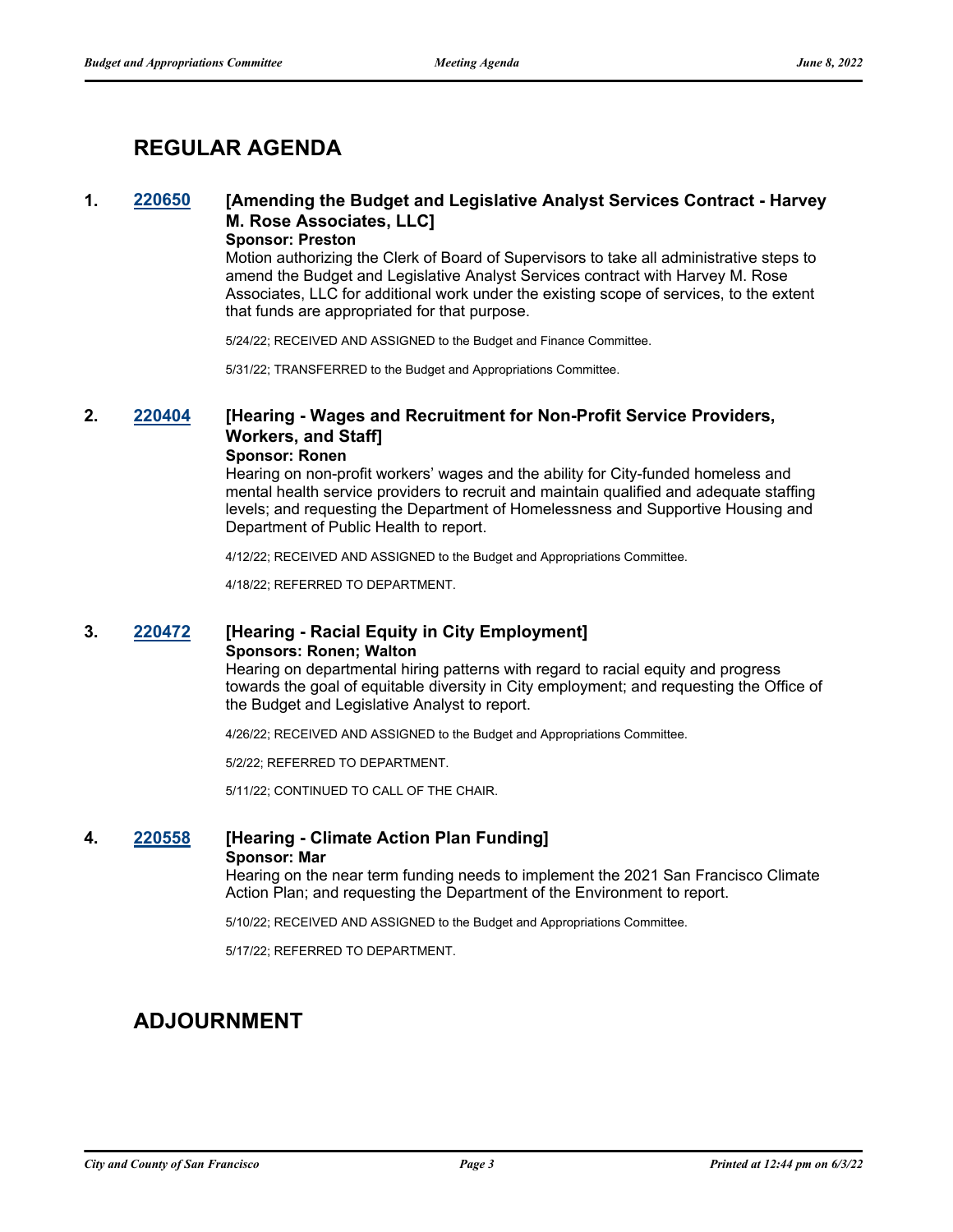# **LEGISLATION UNDER THE 30-DAY RULE**

*NOTE: The following legislation will not be considered at this meeting. Board Rule 3.22 provides that when an Ordinance or Resolution is introduced which would CREATE OR REVISE MAJOR CITY POLICY, the Committee to which the legislation is assigned shall not consider the legislation until at least thirty days after the date of introduction. The provisions of this rule shall not apply to the routine operations of the departments of the City or when a legal time limit controls the hearing timing. In general, the rule shall not apply to hearings to consider subject matter when no legislation has been presented, nor shall the rule apply to resolutions which simply URGE action to be taken.*

*(There is no legislation pending under the 30-Day Rule.)*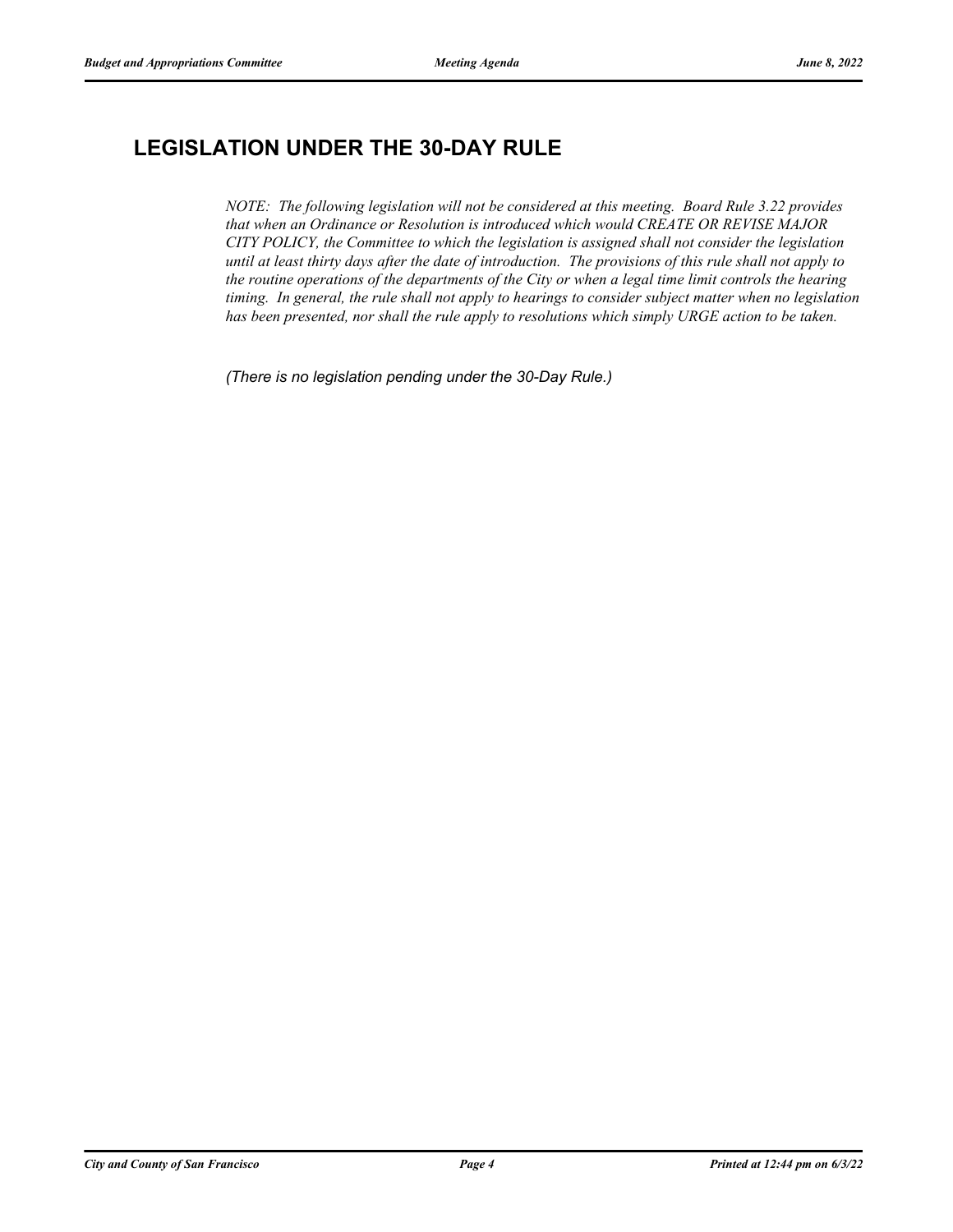#### **Agenda Item Information**

Each item on the Consent or Regular agenda may include the following documents:

1) Legislation

2) Budget and Legislative Analyst report

3) Department or Agency cover letter and/or report

4) Public correspondence

These items are available for review at City Hall, 1 Dr. Carlton B. Goodlett Place, Room 244, Reception Desk or at https://sfbos.org/legislative-research-center-lrc.

#### **Meeting Procedures**

The Board of Supervisors is the legislative body of the City and County of San Francisco. The Board has several standing committees where legislation is the subject of hearings at which members of the public are urged to testify. The full Board does not hold a second public hearing on measures which have been heard in committee.

Board procedures do not permit: 1) persons in the audience to vocally express support or opposition to statements by Supervisors or by other persons testifying; 2) ringing and use of cell phones, pagers, and similar sound-producing electronic devices; 3) bringing in or displaying signs in the meeting room; and 4) standing in the meeting room. Each member of the public will be allotted the same maximum number of minutes to speak as set by the President or Chair at the beginning of each item or public comment, excluding City representatives; except that public speakers using interpretation assistance will be allowed to testify for twice the amount of the public testimony time limit. If simultaneous interpretation services are used, speakers will be governed by the public testimony time limit applied to speakers not requesting interpretation assistance. Members of the public who want a document displayed should provide in advance of the meeting to the Clerk of the Board (bos.legislation@sfgov.org), clearly state such during testimony, and subsequently request the document be removed when they want the screen to return to live coverage of the meeting. Hard copy documents may no be shared during in-person meetings.

IMPORTANT INFORMATION: The public is encouraged to testify at Committee meetings. Persons unable to attend the meeting may submit to the City, by the time the proceedings begin, written comments regarding the agenda items. These comments will be made a part of the official public record and shall be brought to the attention of the Board of Supervisors. Written communications expected to be made a part of the official file should be submitted to the Clerk of the Board or Clerk of a Committee: 1 Dr. Carlton B. Goodlett Place, Room 244, San Francisco, CA 94102. Communications which are not received prior to the hearing may be delivered to the Clerk of the Board or Clerk of the Committee and will be shared with the Members.

COPYRIGHT: All system content that is broadcasted live during public proceedings is secured by High-bandwidth Digital Content Protection (HDCP), which prevents copyrighted or encrypted content from being displayed or transmitted through unauthorized devices. Members of the public who wish to utilize chamber digital, audio and visual technology may not display copyrighted or encrypted content during public proceedings.

AGENDA PACKET: Available on the internet at https://www.sfbos.org/meetings. Meetings are cablecast on SFGovTV, the Government Channel, at www.sfgovtv.org or Cable Channels 26, 78 or 99 (depending on your provider). For USB copies call (415) 554-4188.

LANGUAGE INTERPRETERS: Language services are available in Spanish, Chinese and Filipino at all regular and special Board and Committee meetings if made at least 48 hours in advance of the meeting to help ensure availability. For more information or to request services: Contact Wilson Ng or Arthur Khoo at (415) 554-5184.

傳譯服務: 所有常規及特別市參事會會議和常務委員會會議將提供西班牙文, 中文以及菲律賓文的傳譯服務, 但必須 在會議前最少48小時作出請求, 以確保能獲取到傳譯服務. 將因應請求提供交替傳譯服務, 以便公眾向有關政府機構 發表意見. 如需更多資訊或請求有關服務, 請致電(415)554-5184聯絡我們.

AVISO EN ESPAÑOL: Los servicios de idiomas están disponibles en español, chino, y filipino en todas las reunions regulares y reuniones especiales de la Junta, de los Comités, si se solicita por lo menos 48 horas antes de la reunión para ayudar a garantizar su disponibilidad. Para más información o solicitar servicios, por favor contactar a (415) 554-5184.

PAUNAWA: Mayroong serbisyong pang-wika sa Espanyol, Tsino at Pilipino para sa lahat ng mga regular at espesyal na pagpupulong ng Board, at Komite ng Board. Sa kasalukuyan, mayroong serbisyo sa wikang Pilipino na maaaring hilingin, 48